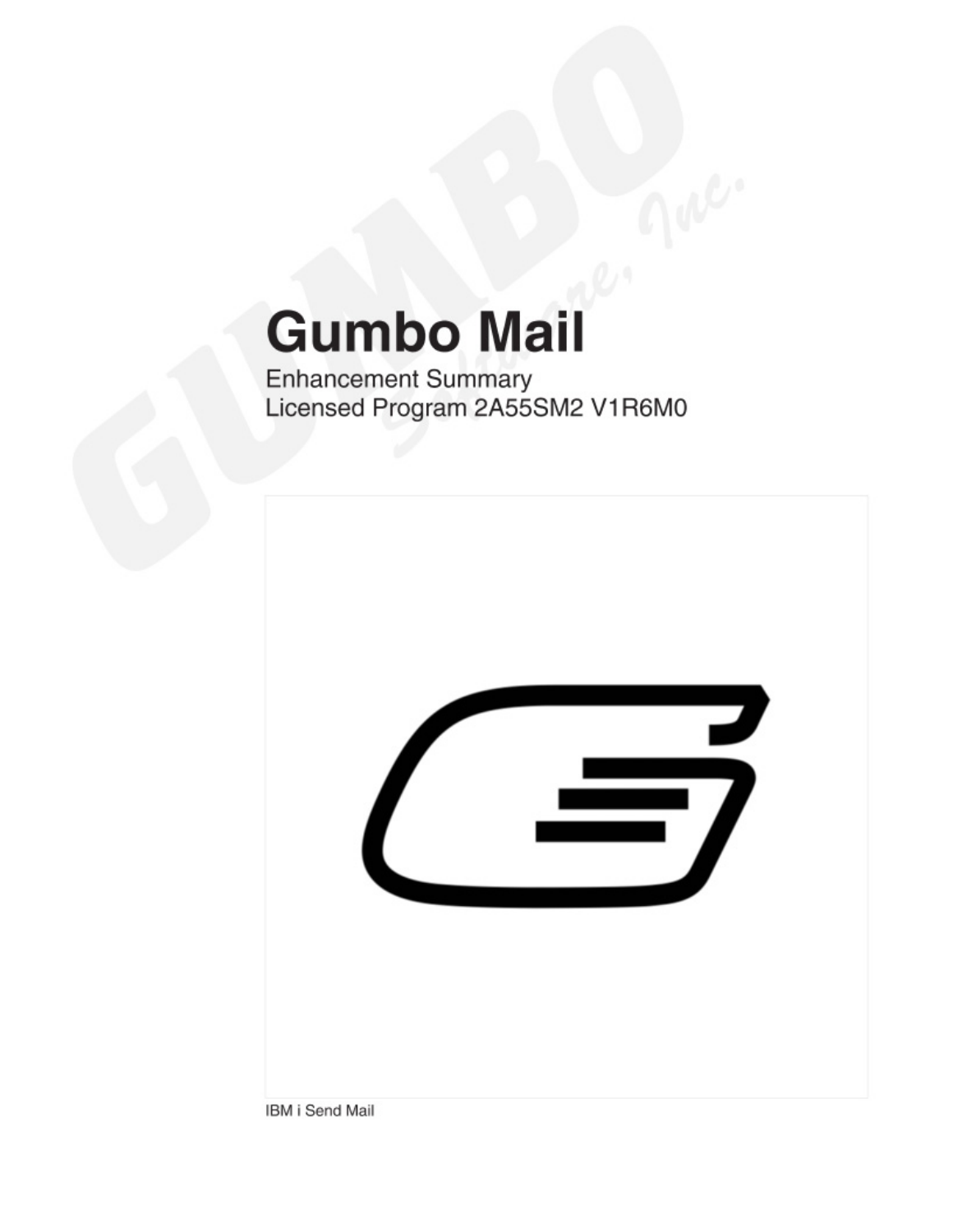# <span id="page-1-0"></span>**Edition**

**Sixth Edition (August 2011)** 



809 W Howe St Seattle, WA 98119 United States of America Phone: 206-284-5078 Email: support@gumbo.com Web: www.gumbo.com

© Copyright Gumbo Software, Inc. 2002, 2011. All Rights Reserved.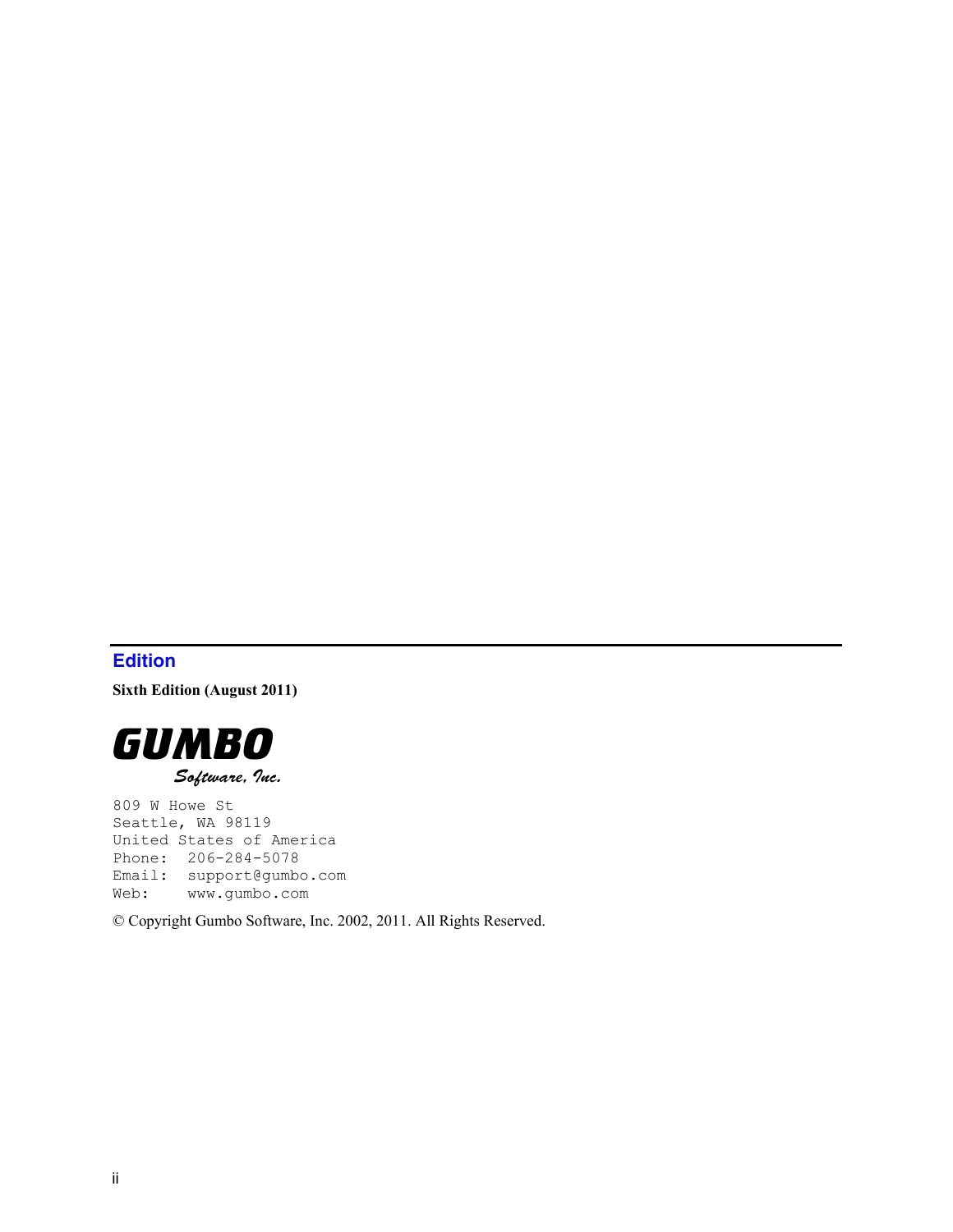# <span id="page-2-0"></span>**Contents**

| Installation Instructions 5        |  |
|------------------------------------|--|
| <b>Enhancements For Gumbo Mail</b> |  |
|                                    |  |
| RTVGSIPTF Command Added7           |  |
| Verify Mailhub Server (VFYMAILHUB) |  |
|                                    |  |
| Objects (INCOBJ) Enhanced7         |  |
|                                    |  |
| TOSMTPNAME() Parameter And *USRID8 |  |
|                                    |  |
|                                    |  |
|                                    |  |
| National Language Support Changes9 |  |
|                                    |  |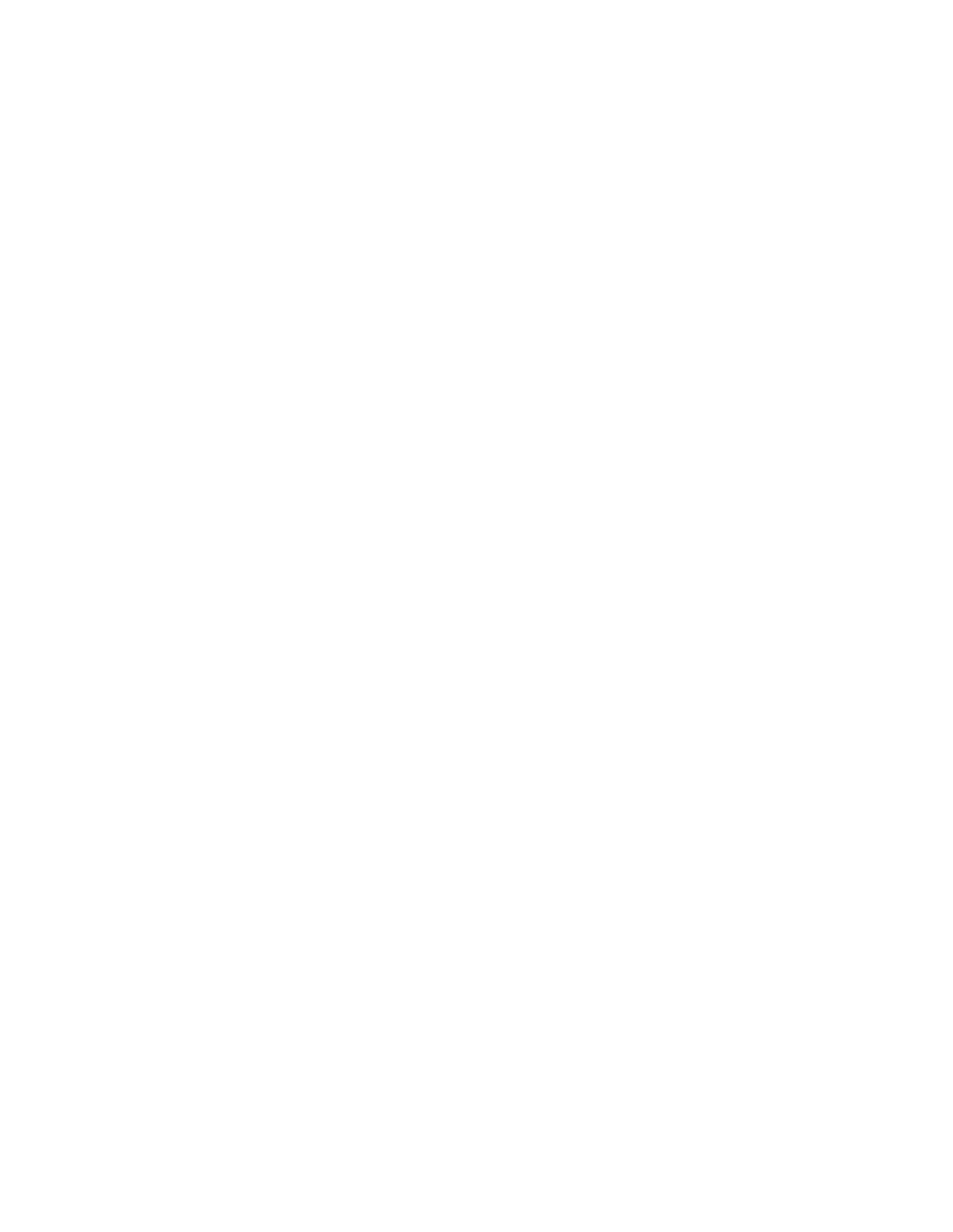# <span id="page-4-0"></span>**Installation Instructions**

Follow these instructions to install Gumbo Mail V1R6M0 on your System i:

#### **Prepare**

If you are upgrading a previous release (if Gumbo Mail is currently installed on your System i) perform these steps before installing the software:

- 1. Read the Enhancement Summary to determine if any changes affect your installation.
- 2. Insure that the product is not in use, as the installation process must clear the product's library. This will fail if objects such as menus are in use. If the installation fails, the previous release will be restored.

#### **Install**

**Note:** If you have downloaded this software from the web, instructions specific to installing from the download can be found in the file "readme.htm" which was included.

- 1. Sign on to the system as the security officer (QSECOFR).
- 2. Verify that your machine is at IBM i V6R1M0 or later by running:

DSPDTAARA DTAARA(QGPL/QSS1MRI)

**Note:** If you are running a version of IBM i earlier than V6R1M0 you cannot install Gumbo Mail V1R6M0 on your machine. You must install an earlier version of Gumbo Mail or upgrade the operating system.

3. Verify that user domain objects are allowed in the libraries GUMBOMAIL and QSRV, by running:

WRKSYSVAL SYSVAL(QALWUSRDMN)

Take option 5 to display the value. If the value is not \*ALL, use option 2 to add libraries GUMBOMAIL and QSRV to the list of libraries where user domain objects are allowed.

**Note:** QSRV is required to correctly process PTFs when they are loaded and applied.

4. Insure that IBM i will be able to verify the signatures that we apply to our product's objects by installing our Signing Certificate and Root CA Certificate using Digital Certificate Manager. Alternately, insure that signature verification will not prevent the restore operation by running:

WRKSYSVAL SYSVAL(QVFYOBJRST)

Take option 5 to display the value. If the value is 3 or higher, use option 2 to temporarily change the value to 1.

- 5. Mount the distribution media in the appropriate device.
- 6. Submit the Restore Licensed Program (RSTLICPGM) command to batch:

RSTLICPGM LICPGM(2A55SM2) DEV(device-name) LNG(2924)

**Note:** Where "device-name" is the device the media was mounted on and is usually OPT01.

**Note:** During the restore operation, the system operator message queue may receive inquiry message CPA3DE4 "Directory not registered. (C G)". Unless you are using a directory naming convention similar to ours (that is the directory specified in the CPA3DE4's second level text is unrelated to our software), you can safely respond with a "G" to reestablish the relationship between the directory and the product. Typically, the message will occur three times.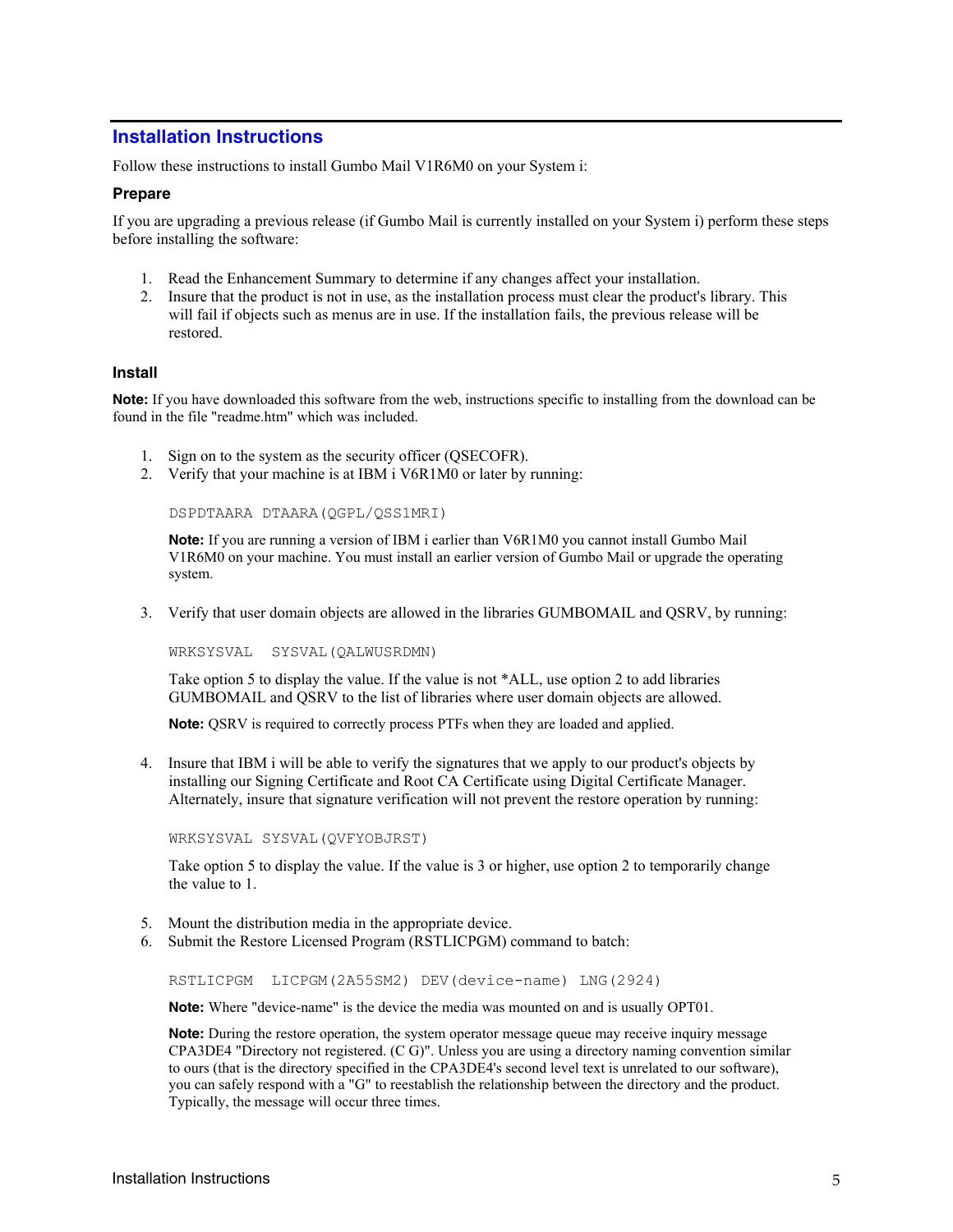#### **Finish**

When the RSTLICPGM command completes, library GUMBOMAIL and directory '/Gumbo/ProdData/2A55SM2' contain the new software. To complete the installation:

1. If you have an Authorization letter with your permanent authorization code, enter it now.

**Note:** Gumbo Mail automatically grants 30 days usage for new installs or 90 days usage for release upgrades.

2. Retrieve the current cumulative PTF package by running the following command:

GUMBOMAIL/RTVGSIPTF

**Note:** *GUMBO* recommends downloading the current cumulative PTF package from www.gumbo.com after installing the software.

- 3. You can access the Gumbo Mail menu by running the following command:
	- GO MENU(GUMBOMAIL/GUMBOMAIL)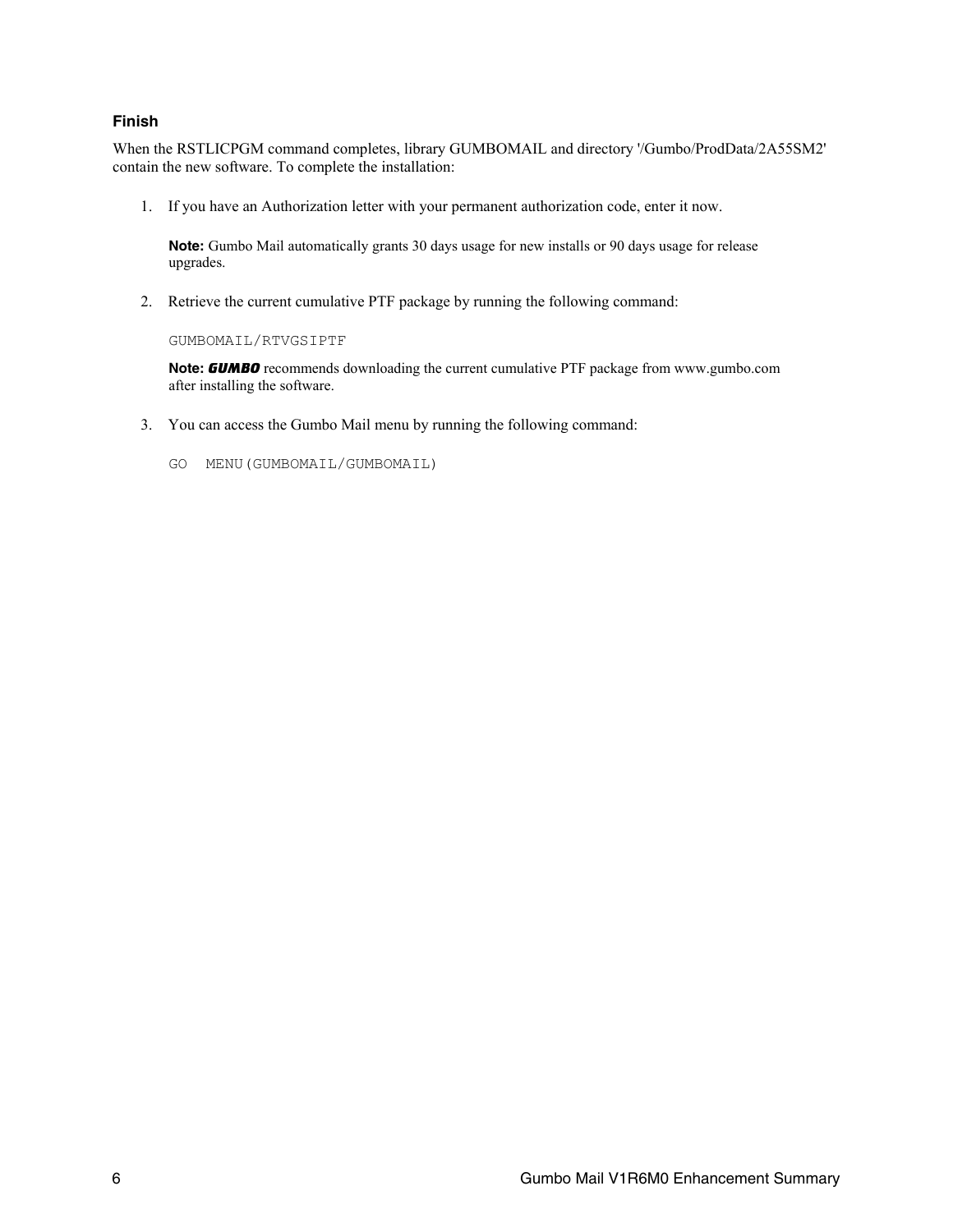# <span id="page-6-0"></span>**Enhancements For Gumbo Mail V1R6M0**

#### <span id="page-6-1"></span>**What's In This Section**

This section provides information on Gumbo Mail enhancements for release V1R6M0, notes any customer code implications by marking them with a **COMPATIBILITY WARNING**, and describes where to find more information when applicable.

# <span id="page-6-2"></span>**RTVGSIPTF Command Added**

Previously, loading and applying PTFs for Gumbo Mail required a visit to www.gumbo.com, downloading a file and many manual steps. We've added a command to automate the process.

The Retrieve Gumbo PTF (RTVGSIPTF) command checks a remote system for new product PTFs, and, if available, downloads and installs them.

The command assumes that the System i has connectivity to the PTF server. Unless you are running your own internal server hosting our PTFs, this means that the System i has access to the internet and that FTP is not blocked by a firewall.

The command first checks the availability of new PTFs by retrieving a product and release specific file (Ex. q1s60LastPtf.txt) from the remote system and comparing its contents to the last PTF applied locally. If newer PTFs are available, a product and release specific PTF save file (Ex. q1s60all.svf) is downloaded, and the PTFs it contains are loaded and applied.

**Note:** *GUMBO* only delivers immediate PTFs. Immediate PTFs do not require an IPL and an IPL is never performed by the command.

The previous method of supplying PTFs will be supported until all supported product releases contain RTVGSIPTF and until the vast majority of customers are using RTVGSIPTF. At a minimum this will be several years.

#### <span id="page-6-3"></span>**Verify Mailhub Server (VFYMAILHUB) Command Added**

A new command, Verify Mailhub Server (VFYMAILHUB) has been added to Gumbo Mail as a replacement for our Verify Mail Router (VFYROUTER) command. We are tracking an IBM change.

Both Verify Mailhub Server (VFYMAILHUB) and Verify Mail Router (VFYROUTER) are intended as a one time set up aids, and are not intended for inclusion in your programs or procedures. However, in order to provide a transition period, Gumbo Mail will continue to include VFYROUTER for a period of time. The VFYROUTER command will be removed in a future release.

At V6R1M0, IBM i's Change SMTP Attributes (CHGSMTPA) command added a new parameter: Forwarding mailhub server (FWDHUBSVR). FWDHUBSRV() implements the function intended for a mail server specified using CHGSMTPA's MAILROUTER() parameter with FIREWALL(\*YES). Apparently the function was not implemented correctly, but couldn't be changed. When FWDHUBSRV() is specified, all email is forwarded to the server for delivery. This effectively trumps the FIREWALL() parameter.

IBM's FWDHUBSRV() parameter is more capable than the function revealed by our VFYMAILHUB command. If you wish to take advantage of these functions, for example specifying a domain from which a server is resolved from MX records, configure it manually.

With the addition of VFYMAILHUB, menu options, help text and manual sections have been updated as well.

#### <span id="page-6-4"></span>**Objects (INCOBJ) Enhanced**

Gumbo Mail's Objects (INCOBJ) parameter now supports specification of "multipart/alternative" groups. For example, you can specify a text version of an email's message and an alternative HTML version, relying on the recipient's mail client to select among them.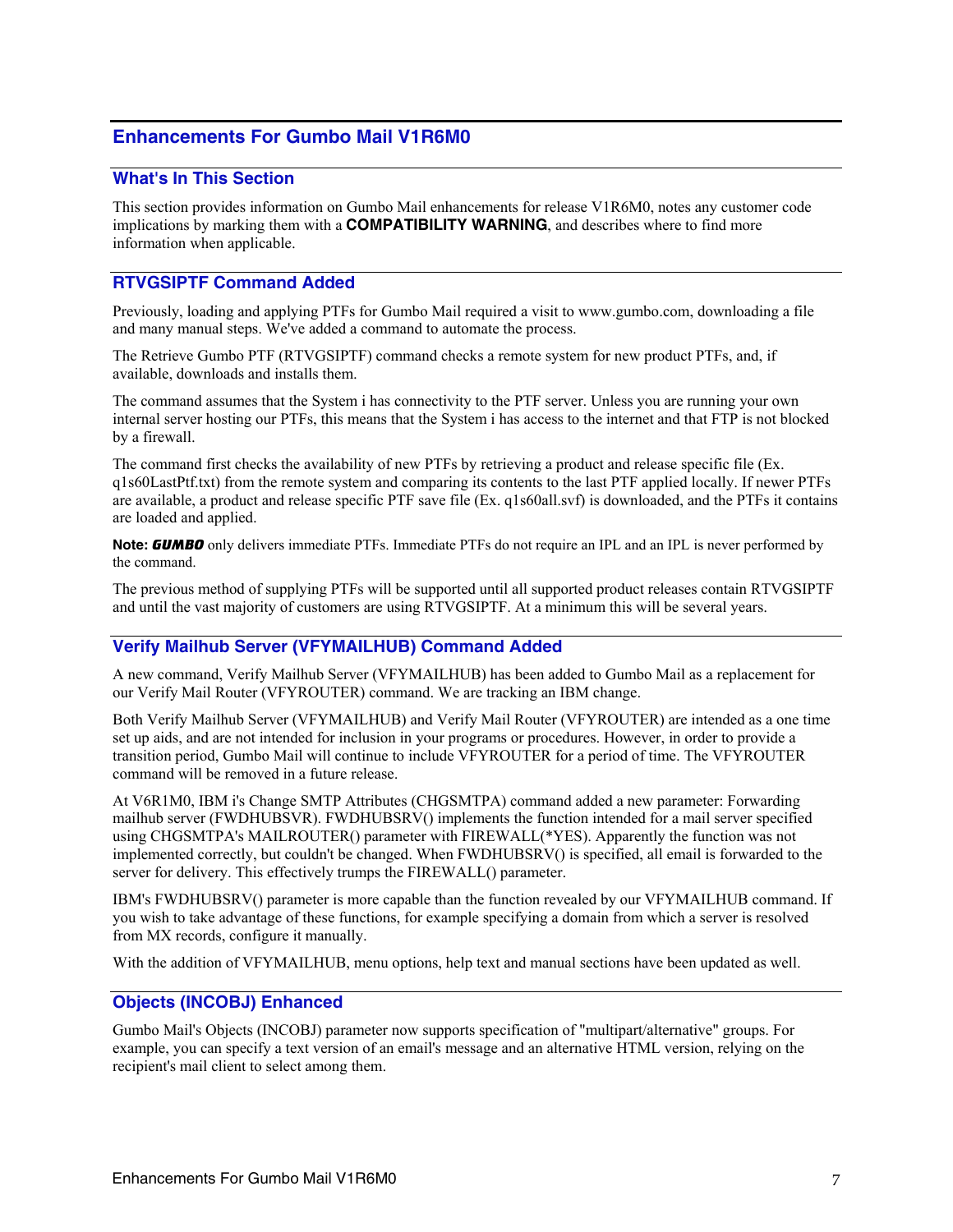### <span id="page-7-0"></span>**FROM() Parameter Enhanced**

GSENDMAIL's From (originator) (FROM) parameter now preserves mixed upper and lower case input. Additionally the parameter now supports \*USRID:NAME:ADDRESS access to directory entries and distribution lists. See the parameter's help for details.

# <span id="page-7-1"></span>**TOSMTPNAME() Parameter And \*USRID**

For several releases, Gumbo Mail has supported access to directory entries and distribution lists from the To (recipient) (TOSMTPNAME) parameter using the \*USRID:NAME:ADDRESS form. With this release the support is documented and help text updated. See the parameter's help for details.

# <span id="page-7-2"></span>**Send Mail Changes**

- Previously, included files sent as "text/html" used 8bit encoding (basically a straight copy). For signed email, this resulted in invalid signatures at the mail client. Additionally, the message arrived "quoted-printable"; presumably rewritten by IBM i. Encoding of "text/html" has been changed to "quoted-printable", avoiding the problem.
- Previously when adding files as attachments, calling functions had to insure that each file was available until the email was finalized and sent. Internal processing was changed to establish hard links to the files, allowing the calling function to delete them immediately.
- Previously, MIME parts were added to an email under construction without regard to order. I.e. parts were added as they were processed. While this behavior is compliant with the relevent MIME specifications, it befuddles some of the most popular email clients. Outlook treats text MIME parts preceded by an attachment as an attachment, giving it a name and failing to display it. In the same scenario, Thunderbird displays the text part as intended but also assigns a name and shows it in the list of attachments muddying the overall appearance of the message.

Now, generation of MIME parts is postponed until the full content of the email is known. Once known, the text MIME parts are processed first, placing them at the top of the email in the order received, followed by any and all attachments, again in the order received. In the case of alternative groups, if the first alternative is a text MIME part, all alternatives are moved as a group to the top of the email.

Portions of manual instructions rewritten to include new material and remove obsolete material.

#### <span id="page-7-3"></span>**Integrated File System Changes**

An internal table was missing '\' code points for CCSIDs 1130, 1140, 1141, 1142, 1143, 1144, 1145, 1146, 1147, 1148, 1149, 1153, 1154, 1155, 1156, 1157, 1158, 1160, 1164, 1388, 1399, 4971, and 5026. As a result, path normalization from  $\%$  to  $\%$  did not work correctly in these ccsids.

#### <span id="page-7-4"></span>**Mail Set Up Changes**

- DSPMAILLOG was sending a "no data available" message regardless of the reason for failure of the DSPJRN command. Command now sends an "error encountered" message for DSPJRN failures unless the failure is CPF7062 "No entries converted ...".
- Mail verification no longer turns off \*LOOPBACK. At V6R1, the STRTCPIFC command issues message id TCP1B12 as a diagnostic instead of an escape. Our VFYLOCAL command was using the escape to determine if we turned on the interface and if we did, turned it off. Now the \*LOOPBACK interface is left on in all cases.
- DSPMAILLOG no longer assumes the system date format is the same as the job date format when converting \*CURRENT special value.